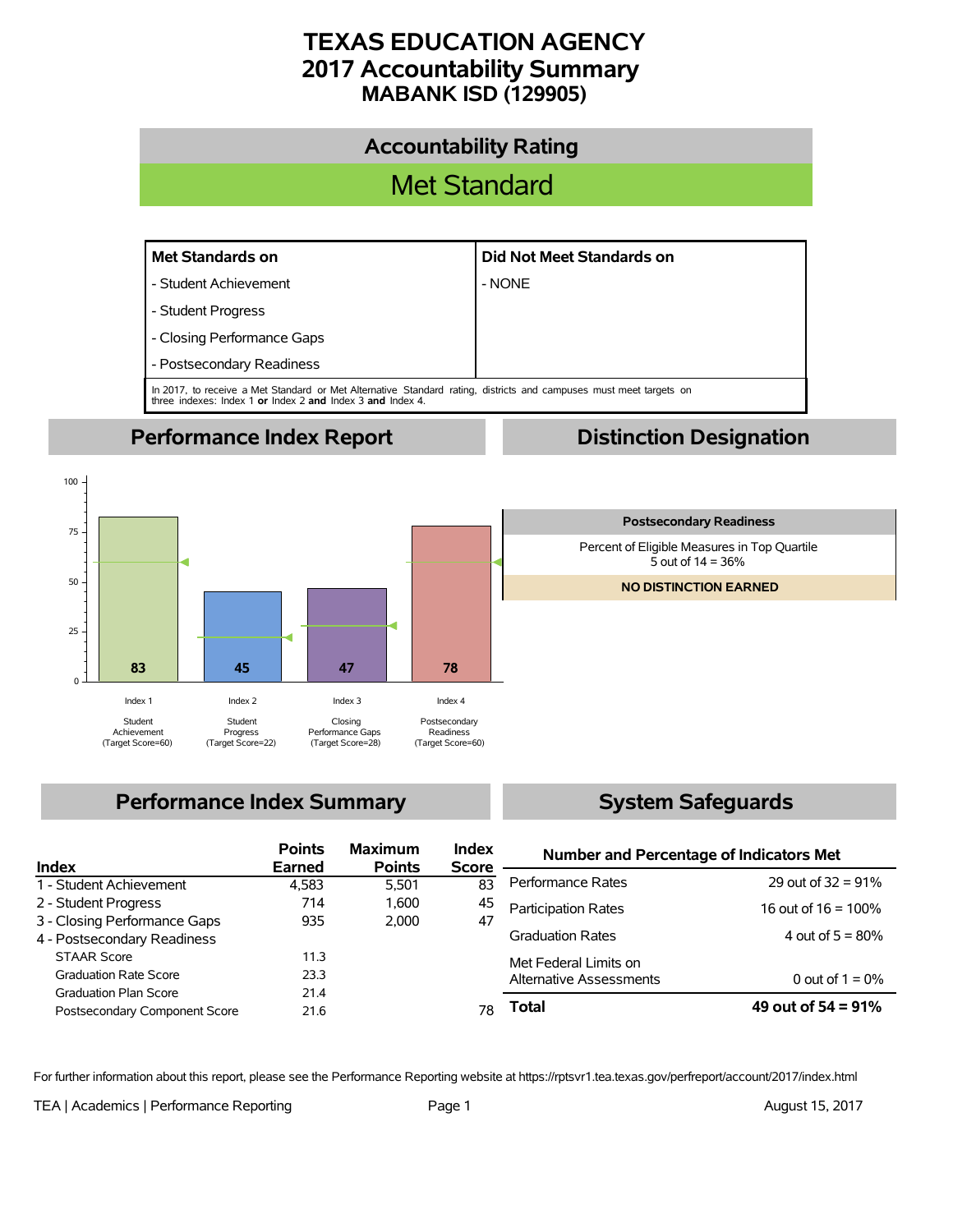# **TEXAS EDUCATION AGENCY 2017 Distinction Designation Summary - Postsecondary Readiness MABANK ISD (129905)**

| <b>Campus Type</b>   | <b>Indicator</b>                                         | # of<br><b>Indicators</b><br>at Q1 | # of Eligible<br><b>Indicators</b> |
|----------------------|----------------------------------------------------------|------------------------------------|------------------------------------|
| Elementary           | Index 4 - Percent at STAAR Meets Grade Level Standard    |                                    | 3.                                 |
| <b>Middle School</b> | Index 4 - Percent at STAAR Meets Grade Level Standard    |                                    | 2                                  |
| <b>High School</b>   | Index 4 - Percent at STAAR Meets Grade Level Standard    | 0                                  |                                    |
|                      | Four-Year Longitudinal Graduation Rate                   |                                    |                                    |
|                      | Four-Year Longitudinal Graduation Plan Rate*             |                                    |                                    |
|                      | College-Ready Graduates                                  |                                    |                                    |
|                      | Advanced/Dual-Credit Course Completion Rate: Any Subject |                                    |                                    |
|                      | AP/IB Examination Performance: Any Subject               |                                    |                                    |
|                      | <b>SAT/ACT Participation</b>                             |                                    |                                    |
|                      | <b>SAT/ACT Performance</b>                               |                                    |                                    |
|                      | CTE-Coherent Sequence Graduates                          | Ω                                  |                                    |
|                      | Total Indicators for Postsecondary Readiness             | 5                                  | 14                                 |

Distinction District Outcome: 5 of 14 eligible indicators in the Top Quartile (Q1)

5 of  $14 = 36%$ 

Distinction Target: 55% or higher

## **NO DISTINCTION EARNED**

\*The four-year longitudinal graduation plan rate is determined by comparing the all students RHSP/DAP rate and the all students RHSP/DAP/FHSP-E/FHSP-DLA rate. The higher of the two rates is used for distinction designations. Refer to the Index 4 Data Table for details.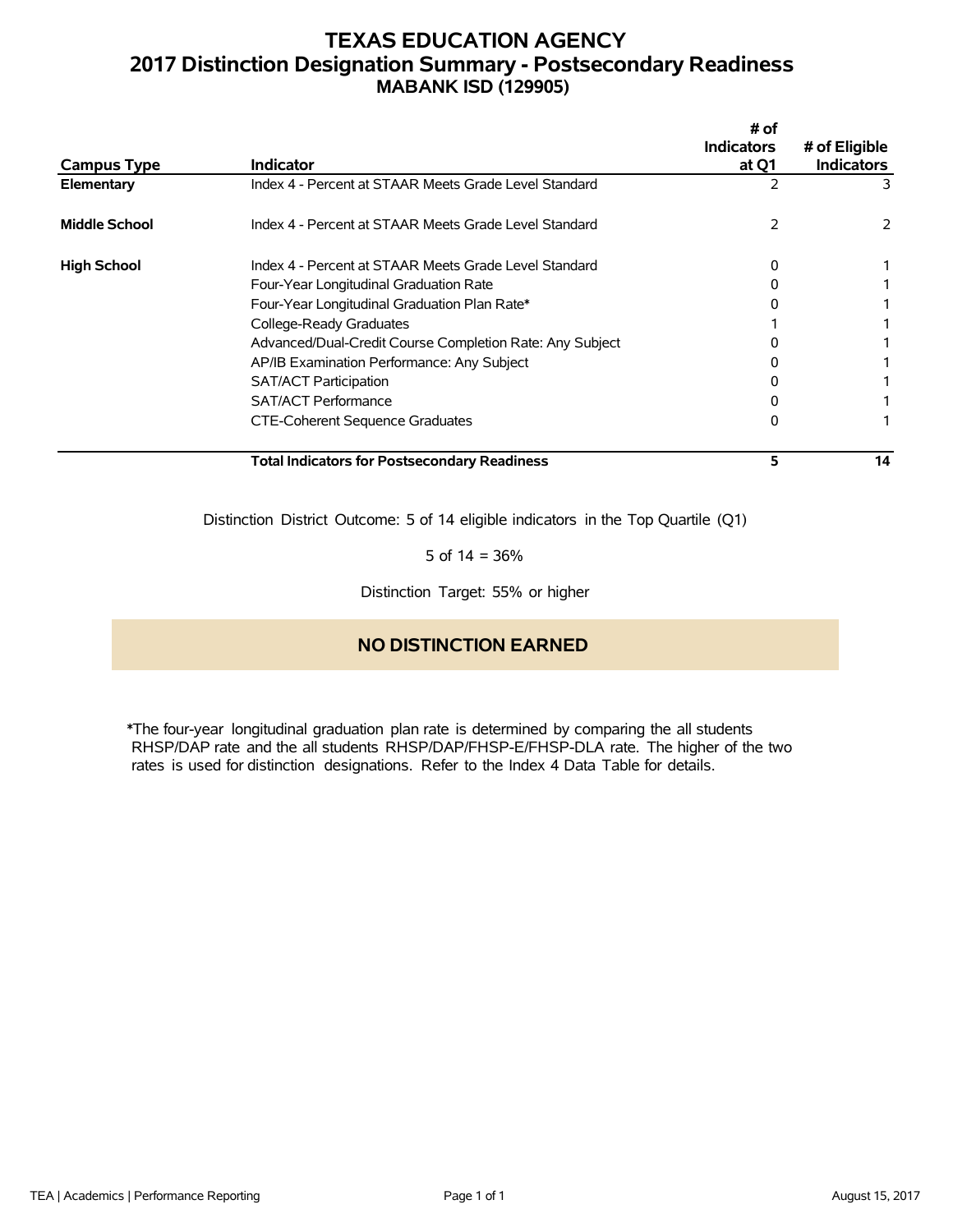## **TEXAS EDUCATION AGENCY 2017 System Safeguards - Status Report MABANK ISD (129905)**

|                                                                                                                                                                      | All             | African           |              |              | American |       | <b>Pacific</b>  | Two or<br>More | Econ          | <b>Special</b> | <b>ELL</b><br>(Current & |         | <b>Total</b>            | <b>Total</b>    | Percent of<br>Eligible |
|----------------------------------------------------------------------------------------------------------------------------------------------------------------------|-----------------|-------------------|--------------|--------------|----------|-------|-----------------|----------------|---------------|----------------|--------------------------|---------|-------------------------|-----------------|------------------------|
| <b>Performance Status - State</b>                                                                                                                                    | <b>Students</b> | American Hispanic |              | White        | Indian   | Asian | <b>Islander</b> | Races          | <b>Disadv</b> | Ed             | Monitored)               | $ELL +$ | Met                     | Eligible        | <b>Measures Met</b>    |
| <b>State Target</b>                                                                                                                                                  | 60%             | 60%               | 60%          | 60%          | 60%      | 60%   | 60%             | 60%            | 60%           | 60%            | 60%                      |         |                         |                 |                        |
| Reading                                                                                                                                                              | Y               | Y                 | Y            | Y            |          |       |                 | Y              | Y             | N              | Y                        | n/a     | $\overline{7}$          | 8               | 88                     |
| <b>Mathematics</b>                                                                                                                                                   | Y               | Y                 | Y            | Y            |          |       |                 | Y              | Y             | Y              | Y                        | n/a     | 8                       | 8               | 100                    |
| Writing                                                                                                                                                              | Υ               |                   | Y            | Y            |          |       |                 |                | Υ             | N              |                          | n/a     | 4                       | 5               | 80                     |
| Science                                                                                                                                                              | Υ               |                   | Y            | Y            |          |       |                 | Y              | Υ             | Y              |                          | n/a     | 6                       | 6               | 100                    |
| Social Studies                                                                                                                                                       | Y               |                   | Y            | Y            |          |       |                 |                | Y             | N              |                          | n/a     | 4                       | 5               | 80                     |
| <b>Total</b>                                                                                                                                                         |                 |                   |              |              |          |       |                 |                |               |                |                          |         | 29                      | 32              | 91                     |
| <b>Performance Status - Federal</b>                                                                                                                                  |                 |                   |              |              |          |       |                 |                |               |                |                          |         |                         |                 |                        |
| <b>Federal Target</b>                                                                                                                                                | 91%             | 91%               | 91%          | 91%          |          |       |                 |                | 91%           | 91%            | 91%                      |         |                         |                 |                        |
| Reading                                                                                                                                                              | N               |                   | $\mathsf{N}$ | $\mathsf{N}$ | n/a      | n/a   | n/a             | n/a            | $\mathsf{N}$  | $\mathsf{N}$   |                          | n/a     |                         |                 |                        |
| Mathematics                                                                                                                                                          | ${\sf N}$       |                   | $\mathsf{N}$ | ${\sf N}$    | n/a      | n/a   | n/a             | n/a            | ${\sf N}$     | N              |                          | n/a     |                         |                 |                        |
| <b>Participation Status</b>                                                                                                                                          |                 |                   |              |              |          |       |                 |                |               |                |                          |         |                         |                 |                        |
| Target                                                                                                                                                               | 95%             | 95%               | 95%          | 95%          | 95%      | 95%   | 95%             | 95%            | 95%           | 95%            |                          | 95%     |                         |                 |                        |
| Reading                                                                                                                                                              | Y               | Y                 | Y            | Y            |          |       |                 | Y              | Υ             | Υ              | n/a                      | Υ       | 8                       | 8               | 100                    |
| Mathematics                                                                                                                                                          | Y               | Y                 | Y            | Y            |          |       |                 | Y              | Υ             | Y              | n/a                      | Υ       | 8                       | 8               | 100                    |
| <b>Total</b>                                                                                                                                                         |                 |                   |              |              |          |       |                 |                |               |                |                          |         | 16                      | 16              | 100                    |
| Federal Graduation Status (Target: See Reason Codes)                                                                                                                 |                 |                   |              |              |          |       |                 |                |               |                |                          |         |                         |                 |                        |
| <b>Graduation Target Met</b>                                                                                                                                         | Υ               |                   | Y            | Y            |          |       |                 |                | $\mathsf{N}$  | Υ              | n/a                      |         | 4                       | 5               | 80                     |
| Reason Code ***                                                                                                                                                      | a               |                   | a            | $\mathsf b$  |          |       |                 |                |               | $\mathsf{C}$   |                          |         |                         |                 |                        |
| <b>Total</b>                                                                                                                                                         |                 |                   |              |              |          |       |                 |                |               |                |                          |         | $\overline{\mathbf{4}}$ | 5               | ${\bf 80}$             |
| District: Met Federal Limits on Alternative Assessments                                                                                                              |                 |                   |              |              |          |       |                 |                |               |                |                          |         |                         |                 |                        |
| Reading                                                                                                                                                              |                 |                   |              |              |          |       |                 |                |               |                |                          |         |                         |                 |                        |
| Alternate 1%                                                                                                                                                         | Y               |                   |              |              |          |       |                 |                |               |                |                          |         |                         |                 |                        |
| Number Proficient                                                                                                                                                    | 22              |                   |              |              |          |       |                 |                |               |                |                          |         |                         |                 |                        |
| <b>Total Federal Cap Limit</b>                                                                                                                                       | 23              |                   |              |              |          |       |                 |                |               |                |                          |         |                         |                 |                        |
| <b>Mathematics</b>                                                                                                                                                   |                 |                   |              |              |          |       |                 |                |               |                |                          |         |                         |                 |                        |
| Alternate 1%                                                                                                                                                         | ${\sf N}$       |                   |              |              |          |       |                 |                |               |                |                          |         |                         |                 |                        |
| Number Proficient                                                                                                                                                    | 19              |                   |              |              |          |       |                 |                |               |                |                          |         |                         |                 |                        |
| Total Federal Cap Limit                                                                                                                                              | 18              |                   |              |              |          |       |                 |                |               |                |                          |         |                         |                 |                        |
| <b>Total</b>                                                                                                                                                         |                 |                   |              |              |          |       |                 |                |               |                |                          |         | 0                       | $\mathbf{1}$    | $\mathbf{0}$           |
| <b>Overall Total</b>                                                                                                                                                 |                 |                   |              |              |          |       |                 |                |               |                |                          |         | 49                      | $\overline{54}$ | 91                     |
| + Participation uses ELL (Current), Graduation uses ELL (Ever HS)<br>$\ast$<br>Indicates results are masked due to small numbers to protect student confidentiality. |                 |                   |              |              |          |       |                 |                |               |                |                          |         |                         |                 |                        |

\*\*\* Federal Graduation Rate Reason Codes:

a = Graduation Rate Goal of 90% c = Safe Harbor Target of a 10% decrease in difference from the prior year rate and the Goal<br>b = Four-year Graduation Rate Target of 88.5% d = Five-year Graduation Rate Target of 91%  $b = Four-year Gradient Rate Target of 88.5%$ 

Blank cells above represent student group indicators that do not meet the minimum size criteria.

n/a Indicates the student group is not applicable to System Safeguards.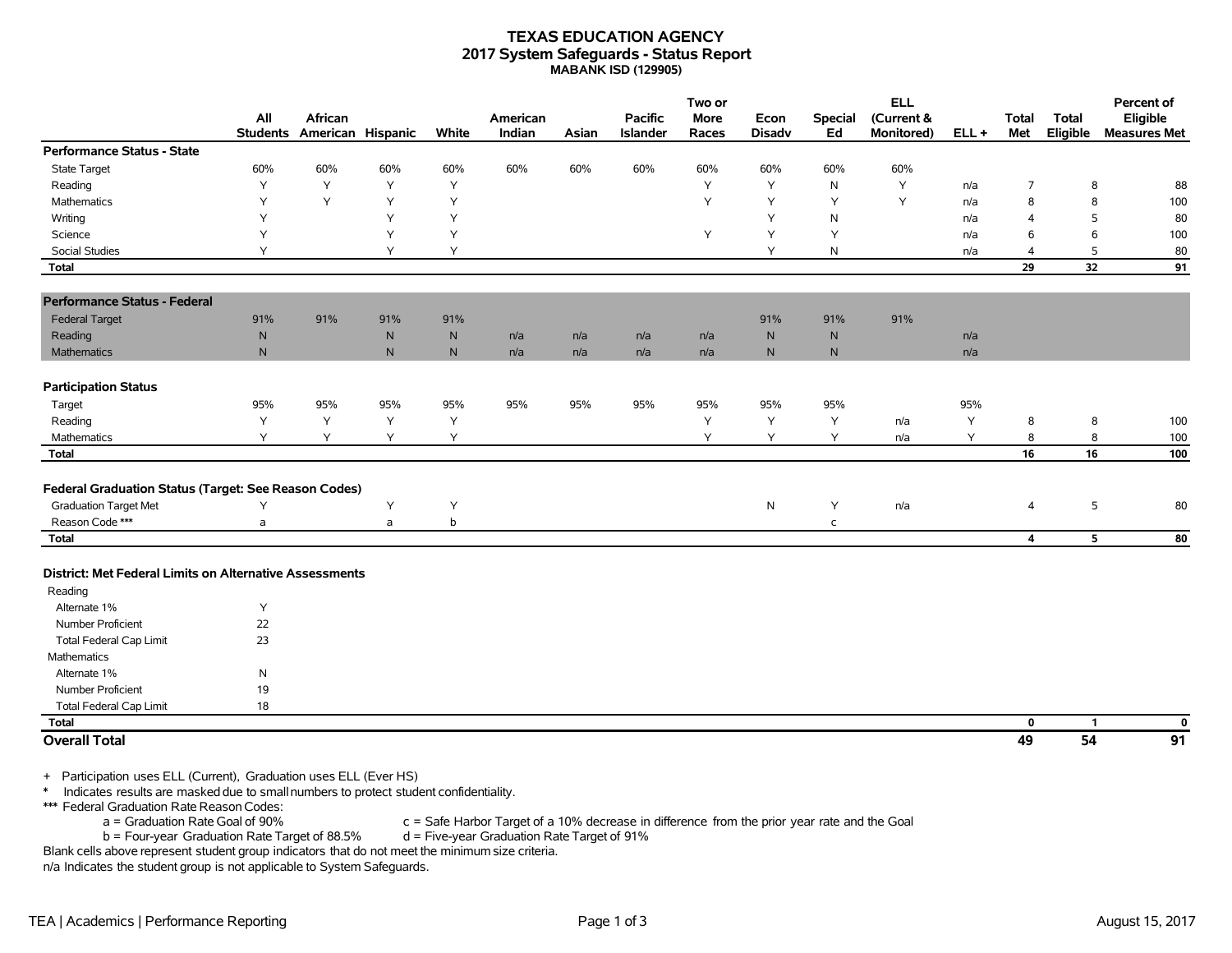## **TEXAS EDUCATION AGENCY 2017 System Safeguards - Performance and Participation Data Table MABANK ISD (129905)**

|                                      |                 |                   |     |       | American   |        | Two or                   |             |               | <b>ELL</b>     |                   |            |
|--------------------------------------|-----------------|-------------------|-----|-------|------------|--------|--------------------------|-------------|---------------|----------------|-------------------|------------|
|                                      | All             | African           |     |       |            |        | <b>Pacific</b>           | <b>More</b> | Econ          | <b>Special</b> | (Current &        | <b>ELL</b> |
|                                      | <b>Students</b> | American Hispanic |     | White | Indian     | Asian  | <b>Islander</b>          | Races       | <b>Disadv</b> | Ed             | <b>Monitored)</b> | (Current)  |
| <b>Performance Rates</b>             |                 |                   |     |       |            |        |                          |             |               |                |                   |            |
| Reading                              |                 |                   |     |       |            |        |                          |             |               |                |                   |            |
| # at Approaches Grade Level Standard | 1,678           | 29                | 271 | 1,295 | $\ast\ast$ | 15     | $\ast$                   | 57          | 955           | 101            | 40                | n/a        |
| <b>Total Tests</b>                   | 2,104           | 43                | 344 | 1.617 | $\ast\ast$ | 17     | $\ast$                   | 71          | 1,265         | 242            | 58                | 45         |
| % at Approaches Grade Level Standard | 80%             | 67%               | 79% | 80%   | 91%        | 88%    | $\ast$                   | 80%         | 75%           | 42%            | 69%               | n/a        |
| <b>Mathematics</b>                   |                 |                   |     |       |            |        |                          |             |               |                |                   |            |
| # at Approaches Grade Level Standard | 1,491           | 24                | 254 | 1,138 | 9          | 14     | $\overline{\phantom{a}}$ | 52          | 887           | 139            | 49                | n/a        |
| <b>Total Tests</b>                   | 1,676           | 34                | 283 | 1,274 | 10         | 15     |                          | 60          | 1,035         | 218            | 54                | 41         |
| % at Approaches Grade Level Standard | 89%             | 71%               | 90% | 89%   | 90%        | 93%    |                          | 87%         | 86%           | 64%            | 91%               | n/a        |
| Writing                              |                 |                   |     |       |            |        |                          |             |               |                |                   |            |
| # at Approaches Grade Level Standard | 357             | $**$              | 52  | 275   | 5          | $\ast$ |                          | 18          | 196           | 15             | 8                 | n/a        |
| <b>Total Tests</b>                   | 483             | $**$              | 79  | 362   | 5          | $\ast$ |                          | 19          | 284           | 52             | 15                | 13         |
| % at Approaches Grade Level Standard | 74%             | 38%               | 66% | 76%   | 100%       | $\ast$ | ÷,                       | 95%         | 69%           | 29%            | 53%               | n/a        |
| <b>Science</b>                       |                 |                   |     |       |            |        |                          |             |               |                |                   |            |
| # at Approaches Grade Level Standard | 679             | $\ast\ast$        | 112 | 518   | $\ast$     | 9      | ٠                        | 28          | 409           | 65             | 17                | n/a        |
| <b>Total Tests</b>                   | 753             | $**$              | 127 | 574   | $\ast$     | 9      | ٠                        | 30          | 472           | 100            | 19                | 14         |
| % at Approaches Grade Level Standard | 90%             | 100%              | 88% | 90%   | $\ast$     | 100%   | $\overline{\phantom{a}}$ | 93%         | 87%           | 65%            | 89%               | n/a        |
| <b>Social Studies</b>                |                 |                   |     |       |            |        |                          |             |               |                |                   |            |
| # at Approaches Grade Level Standard | 378             | 5                 | 45  | 315   | $\ast$     | $\ast$ |                          | 8           | 197           | 23             | $\ast$            | n/a        |
| <b>Total Tests</b>                   | 485             | $\overline{7}$    | 64  | 395   | $\ast$     | $\ast$ |                          | 14          | 273           | 57             | $\ast$            | $\ast$     |
| % at Approaches Grade Level Standard | 78%             | 71%               | 70% | 80%   | $\ast$     | $\ast$ | ٠                        | 57%         | 72%           | 40%            | $\ast$            | n/a        |
|                                      |                 |                   |     |       |            |        |                          |             |               |                |                   |            |
| <b>Participation Rates</b>           |                 |                   |     |       |            |        |                          |             |               |                |                   |            |
| Reading: 2016-2017 Assessments       |                 |                   |     |       |            |        |                          |             |               |                |                   |            |
| Number Participating                 | 2,237           | 49                | 364 | 1,707 | $\ast\ast$ | 18     | $\ast$                   | 82          | 1,349         | 260            | n/a               | 49         |
| <b>Total Students</b>                | 2,246           | 49                | 366 | 1,713 | $\ast\ast$ | 18     | $\ast$                   | 83          | 1,357         | 261            | n/a               | 49         |
| Participation Rate                   | 100%            | 100%              | 99% | 100%  | 100%       | 100%   | $\ast$                   | 99%         | 99%           | 100%           | n/a               | 100%       |
| Mathematics: 2016-2016 Assessments   |                 |                   |     |       |            |        |                          |             |               |                |                   |            |
| Number Participating                 | 1,795           | 38                | 299 | 1,358 | $**$       | 16     | $\ast$                   | 70          | 1.111         | 233            | n/a               | 45         |
| <b>Total Students</b>                | 1,799           | 38                | 301 | 1,360 | $\ast\ast$ | 16     | $\ast$                   | 70          | 1,114         | 235            | n/a               | 45         |
| <b>Participation Rate</b>            | 100%            | 100%              | 99% | 100%  | 100%       | 100%   | $\ast$                   | 100%        | 100%          | 99%            | n/a               | 100%       |

\* Indicates results are masked due to smallnumbers to protect student confidentiality.

\*\* When only one racial/ethnic group is masked, then the second smallest racial/ethnic group is masked (regardless of size).

- Indicates there are no students in the group.

n/a Indicates the student group is not applicable to System Safeguards.